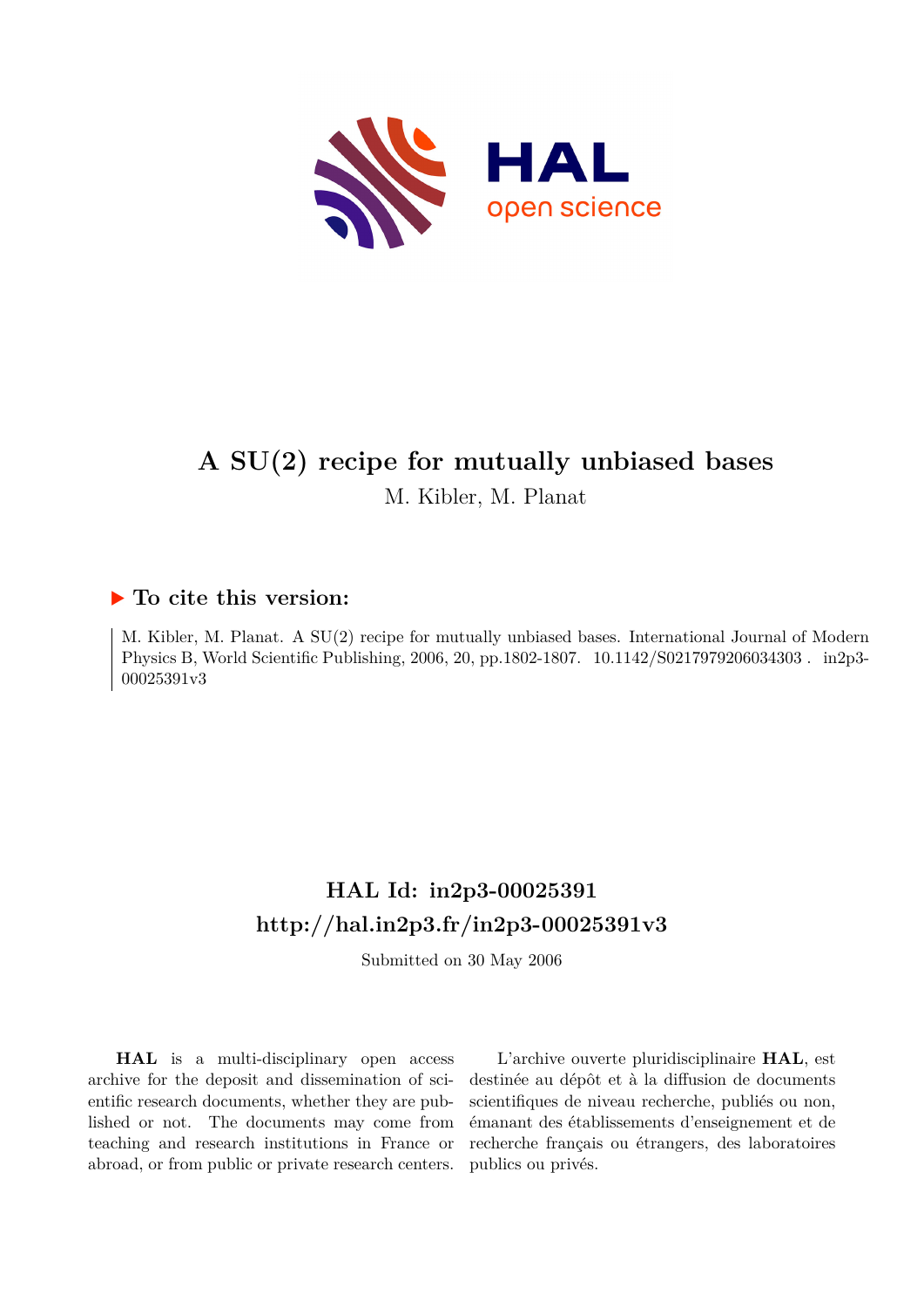### **A SU(2) recipe for mutually unbiased bases**

#### **Maurice R. Kibler**

Institut de Physique Nucléaire de Lyon IN2P3-CNRS/Université Claude Bernard Lyon 1 43 boulevard du 11 novembre 1918 F-69622 Villeurbanne Cedex, France kibler@ipnl.in2p3.fr

and

#### **Michel Planat**

Institut FEMTO-ST, Département LPMO CNRS/Université de Franche-Comté 32 avenue de l'Observatoire 25044 Besançon Cedex, France planat@lpmo.edu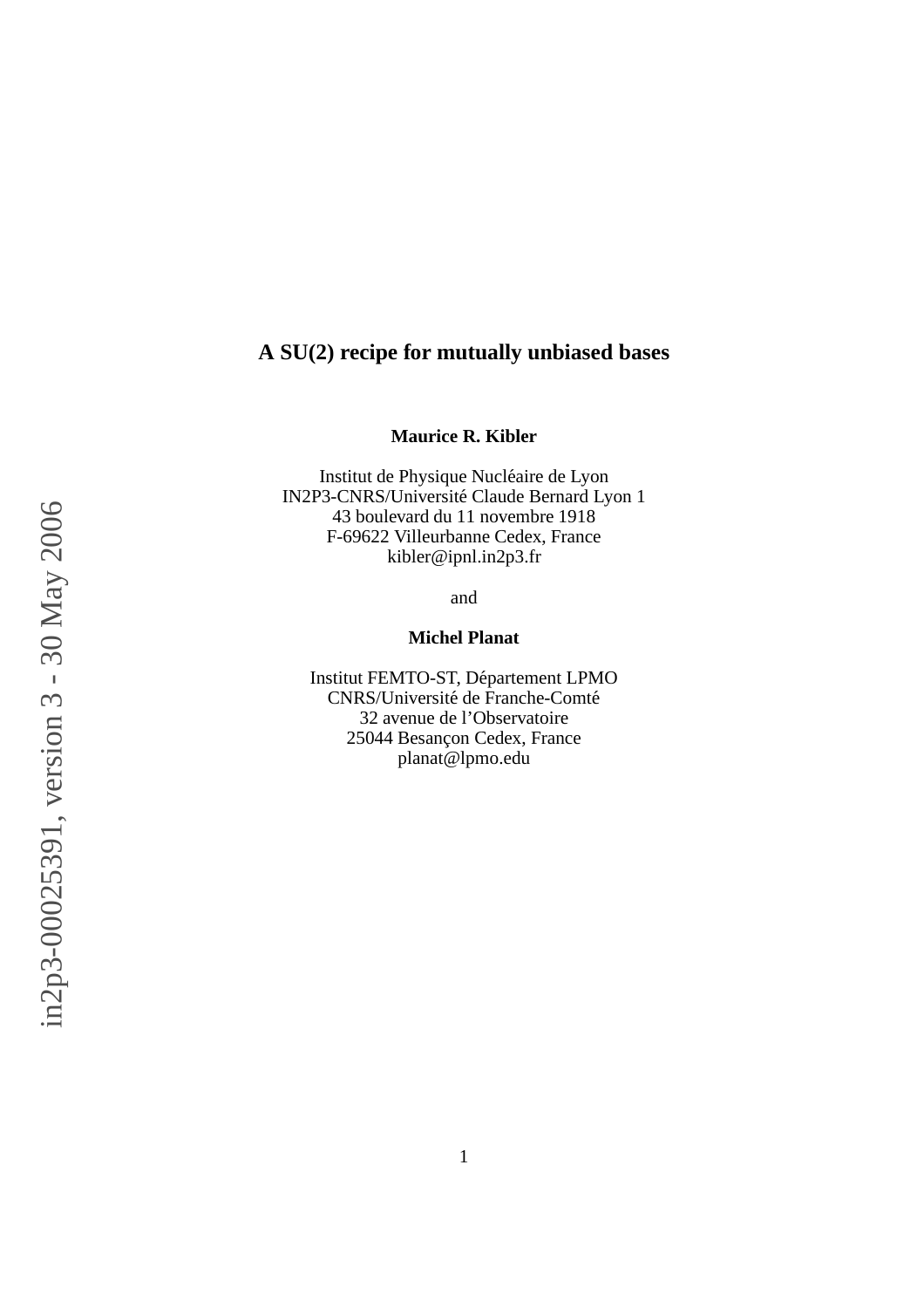#### **A SU(2) recipe for mutually unbiased bases**

#### $\mathbf M$ aurice R. Kibler $^{a,1}$ , Michel Planat $^b$

<sup>a</sup>Institut de Physique Nucléaire de Lyon, IN2P3-CNRS/Université Claude Bernard Lyon 1, 43 boulevard du 11 novembre 1918, F-69622 Villeurbanne Cedex, France

 $^{b}$ Institut FEMTO-ST, Département LPMO, CNRS/Université de Franche-Comté, 32 avenue de l'Observatoire, F-25044 Besançon Cedex, France

#### **Abstract**

A simple recipe for generating a complete set of mutually unbiased bases in dimension  $2j + 1$ , with  $2j$  integer and  $2j + 1$  prime, is developed from a single matrix  $V_a$  acting on a space of constant angular momentum  $j$  and defined in terms of the irreducible characters of the cyclic group  $C_{2j+1}$ . This recipe yields an (apparently new) compact formula for the vectors spanning the various mutually unbiased bases. In dimension  $(2j + 1)^e$ , with 2j integer,  $2j + 1$  prime and e positive integer, the use of direct products of matrices of type  $V_a$  makes it possible to generate mutually unbiased bases. As two pending results, the matrix  $V_a$  is used in the derivation of a polar decomposition of SU(2) and of a FFZ algebra.

PACS: 03.65.Ta; 03.65.Fd; 03.67.-a

Keywords: MUBs; angular momentum; Lie algebra; polar decomposition; deformations; FFZ algebra

<sup>&</sup>lt;sup>1</sup>Corresponding author.

E-mail addresses: kibler@ipnl.in2p3.fr, planat@lpmo.edu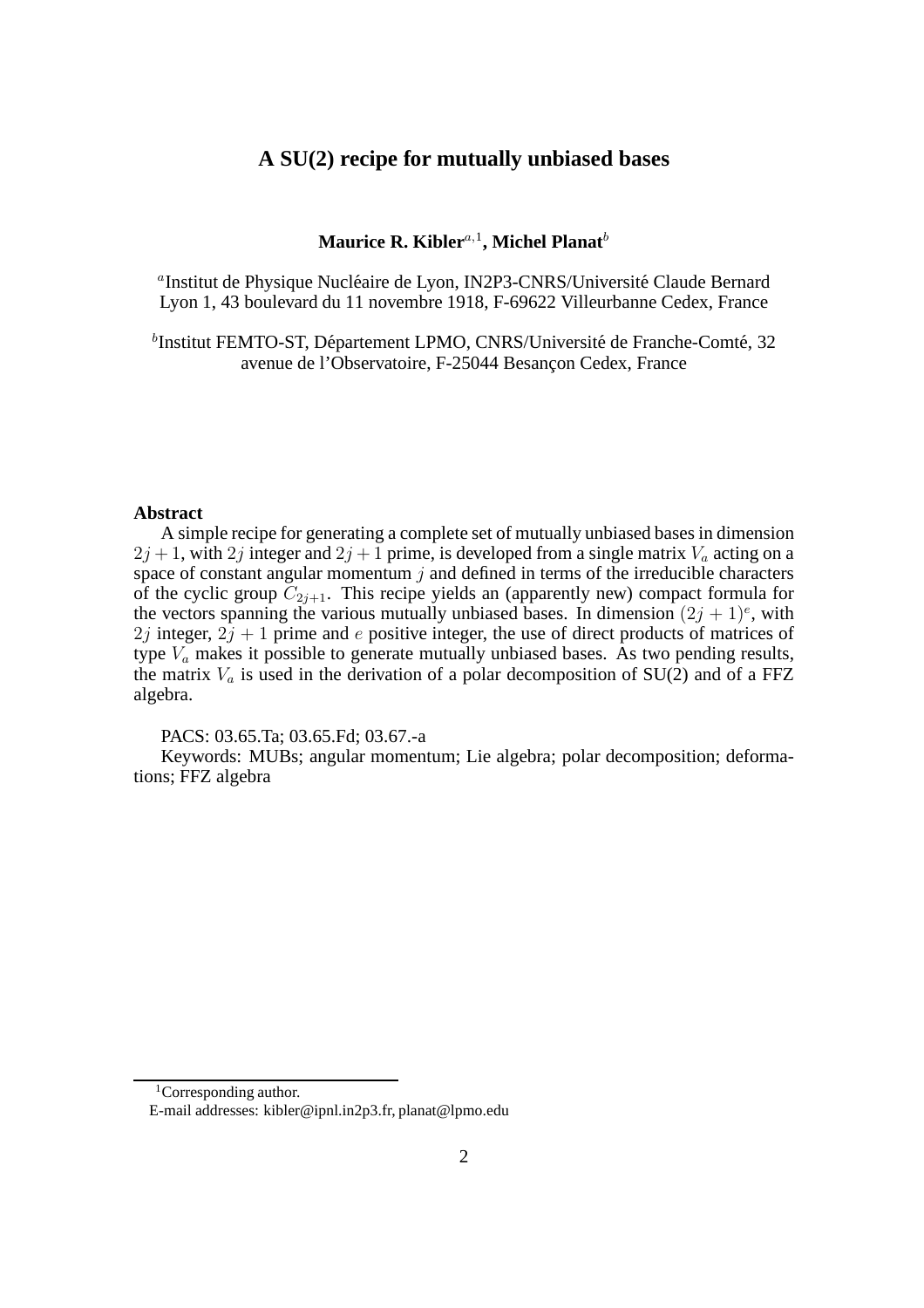# **1 Introduction**

The notion of mutually unbiased bases  $(MUBs)$ ,<sup>1-23</sup> originally introduced by Schwinger and named by Wootters, $3$  is of paramount importance in quantum information theory, especially in quantum cryptography and quantum state tomography. Let us recall that two orthonormal bases  $\{ |an_{\alpha}\rangle : n_{\alpha} = 0, 1, \dots, d - 1\}$  and  $\{ |bn_{\beta}\rangle : n_{\beta} = 0, 1, \dots, d - 1\}$ of a d-dimensional Hilbert space, with an inner product denoted as  $\langle | \rangle$ , are said to be mutually unbiased if and only if

$$
|\langle a n_{\alpha}| b n_{\beta} \rangle| = \delta(a, b)\delta(n_{\alpha}, n_{\beta}) + [1 - \delta(a, b)] \frac{1}{\sqrt{d}}.
$$

In dimension d, the maximum number of pairwise MUBs is  $d + 1$ ;<sup>1-5</sup> a set consisting of  $d + 1$  pairwise MUBs is called a complete set. As a matter of fact, the upper bound  $d+1$  is attained when d is a prime number or the power of a prime number.<sup>2−9,16</sup> There are numerous ways for constructing complete sets of MUBs,<sup>1−23</sup> most ot them being based on discrete Fourier analysis in Galois fields and Galois rings, 3,9,12,14,16,19,21 discrete Wigner functions,<sup>3,10,21,22</sup> generalized Pauli matrices.<sup>5–8,10</sup> Note also that the existence of MUBs can be related to the problem of finding mutually orthogonal Latin squares $11,15,22$  and a solution of the mean King problem.<sup>11,22</sup> Let us also mention that the existence of MUBs has been addressed by various authors from the point of view of finite geometries.<sup>13,15,17,19</sup> Finally, Lie algebra approaches to MUBs have been developed recently.<sup>20,23</sup>

The main aim of this note is to give a simple algorithm for generating MUBs in dimension d where d is a prime number. The case where d is the power of a prime number is briefly examined. The present work constitutes a continuation of the ones in Ref. 23.

# **2 The Main Results**

Let  $\epsilon(j)$  be a  $(2j + 1)$ -dimensional Hilbert space of constant angular momentum j (the quantum number j is such that  $2j \in \mathbb{N}^*$ ). An orthonormal basis for  $\epsilon(j)$  is provided by the set  $\{|j, m\rangle : m = j, j - 1, \dots, -j\}$  where the angular momentum state vectors  $|j, m\rangle$ , sometimes referred to as spherical or computational or Fock states, are eigenstates of the square  $J^2$  of a generalized angular momentum and its *z*-component  $j_z$ .

Following the suggestion made in Ref. 23 of "redefining the operator  $U_r$ " used in a study of SU(2), we introduce the  $(2j + 1)$ -dimensional unitary matrix

$$
V_a = \begin{pmatrix} 0 & q^a & 0 & \cdots & 0 \\ 0 & 0 & q^{2a} & \cdots & 0 \\ \vdots & \vdots & \vdots & \cdots & \vdots \\ 0 & 0 & 0 & \cdots & q^{2ja} \\ 1 & 0 & 0 & \cdots & 0 \end{pmatrix}, \quad a \in \{0, 1, \cdots, 2j\},
$$

builded on the spherical or standard basis  $b_s = (|j, j\rangle, |j, j - 1\rangle, \cdots, |j, -j\rangle)$ . Here, the parameter  $q$  is a rooth of unity defined by

$$
q = \exp\left(\mathrm{i}\frac{2\pi}{2j+1}\right).
$$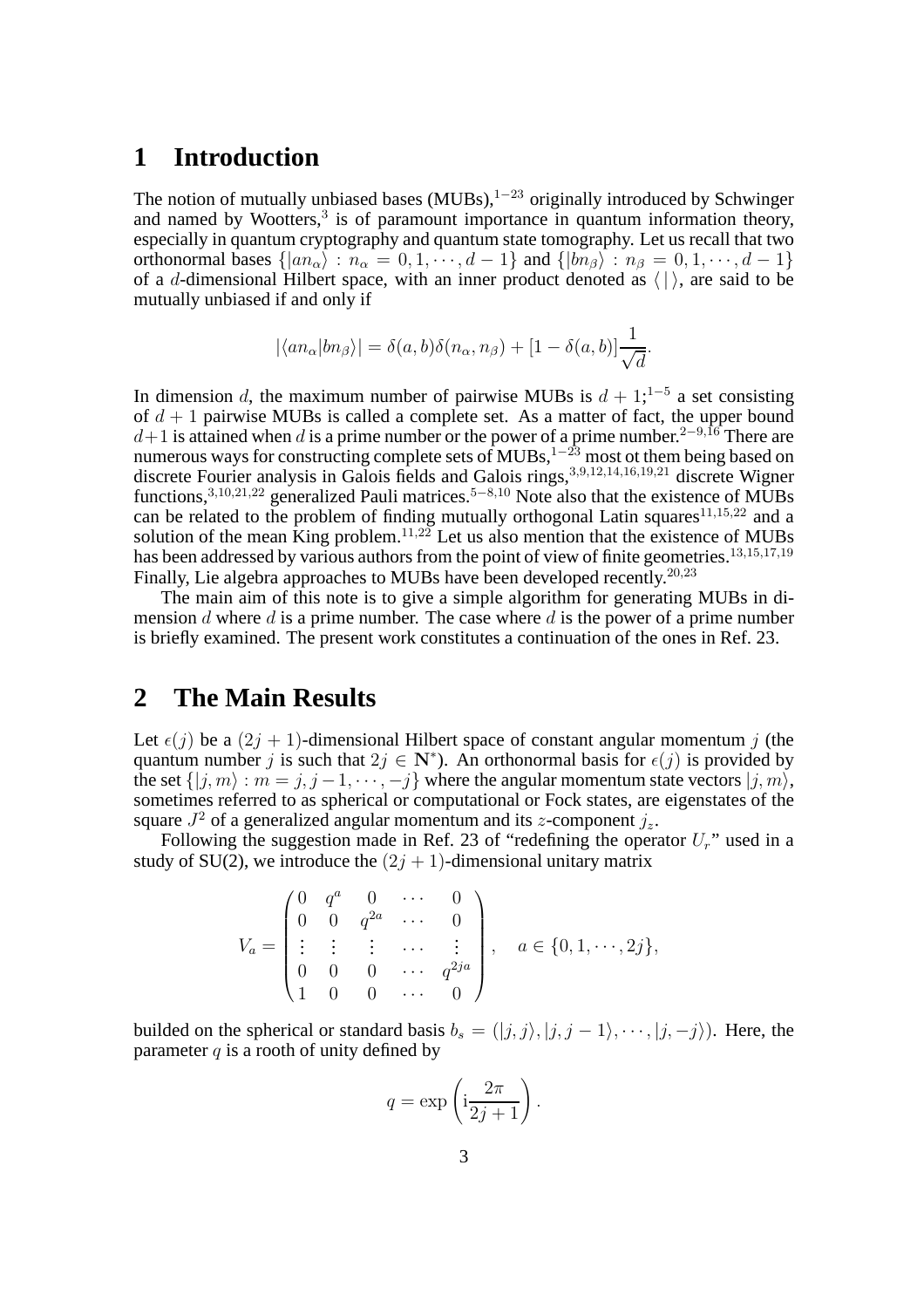We have the immediate property

$$
\text{Tr}\left(V_a^{\dagger}V_b\right) = (2j+1)\delta(a,b).
$$

The matrix  $V_a$  is a generalization of the matrix  $U_r$  with  $r \in \mathbb{R}$  considered in Ref. 24 in the framework of a polar decomposition of SU(2) and used in Ref. 23 for generating MUBs in the cases  $d = 2$  and 3. The set  $\{V_0, V_1, \dots, V_{2i}\}$  of the  $2j + 1$  matrices  $V_a$  is constructed from the  $2j + 1$  irreducible character vectors of the cyclic group  $C_{2j+1}$ . Indeed, the nonzero matrix elements of the matrix  $V_a$  are given by the irreducible character vector

$$
\chi^a = (1, q^a, \cdots, q^{2ja})
$$

of  $C_{2i+1}$ .

It is straightforward to find the eigenvalues and eigenvectors of  $V_a$ . As a result, the spectrum of  $V_a$  is non-degenerate. The eigenvector  $|jan_{\alpha}\rangle$  corresponding to the eigenvalue

$$
\lambda(jan_{\alpha}) = q^{ja - n_{\alpha}}
$$

reads

$$
|jan_{\alpha}\rangle = \frac{1}{\sqrt{2j+1}} \sum_{m=-j}^{j} q^{\frac{1}{2}(j+m)(j-m+1)a+(j+m)n_{\alpha}} |j,m\rangle, \tag{1}
$$

where  $n_{\alpha} = 0, 1, \dots, 2j$ . The  $2j + 1$  eigenvectors  $|jan_{\alpha}\rangle$  of the matrix  $V_a$  generate an orthonormal basis  $b_a$  of the space  $\epsilon(j)$ . For fixed a, the bases  $b_a$  and  $b_s$  are mutually unbiased. More specifically, we have the following result.

**Result 1.** In the case where  $2j + 1$  is a prime integer, the set comprizing the spherical basis  $b_s$  and the  $2j + 1$  bases  $b_a$  for  $a = 0, 1, \dots, 2j$  constitute a complete set of  $2(j + 1)$ MUBs.

At this point, a natural question arises. How to construct a complete set of MUBs for the direct product space  $\epsilon(j) \otimes \epsilon(j) \otimes \cdots \otimes \epsilon(j)$  (with e factors) of dimension  $d = (2j+1)^e$ , where  $2j + 1$  is prime and e is an integer greater or equal to 2? The answer follows from the following result.

**Result 2.** In the case where  $2j + 1$  is a prime integer, the eigenvectors of the matrices

 $W_{a_1 a_2 \cdots a_e} = V_{a_1} \otimes V_{a_2} \otimes \cdots \otimes V_{a_e}, \quad a_i \in \{0, 1, \cdots, 2j\}, \quad i = 1, 2, \cdots, e,$ 

together with the d-dimensional computational basis can be arranged to form a complete set of  $d + 1 = (2j + 1)^e + 1$  MUBs.

The proofs of Results 1 and 2 can be obtained from an adaptation of the proofs in Refs. 5-7, 12 and 21. The term "arranged" in Result 2 means that auxilliary matrices need to be introduced in order to deal with the degeneracy problem.

As a corollary of Result 1, we otain the sum rule

$$
\left|\sum_{k=0}^{d-1} q^{\frac{1}{2}k(d-k)(a-b)+k(n_{\alpha}-n_{\beta})}\right| = d\delta(a,b)\delta(n_{\alpha},n_{\beta}) + \sqrt{d}[1-\delta(a,b)],
$$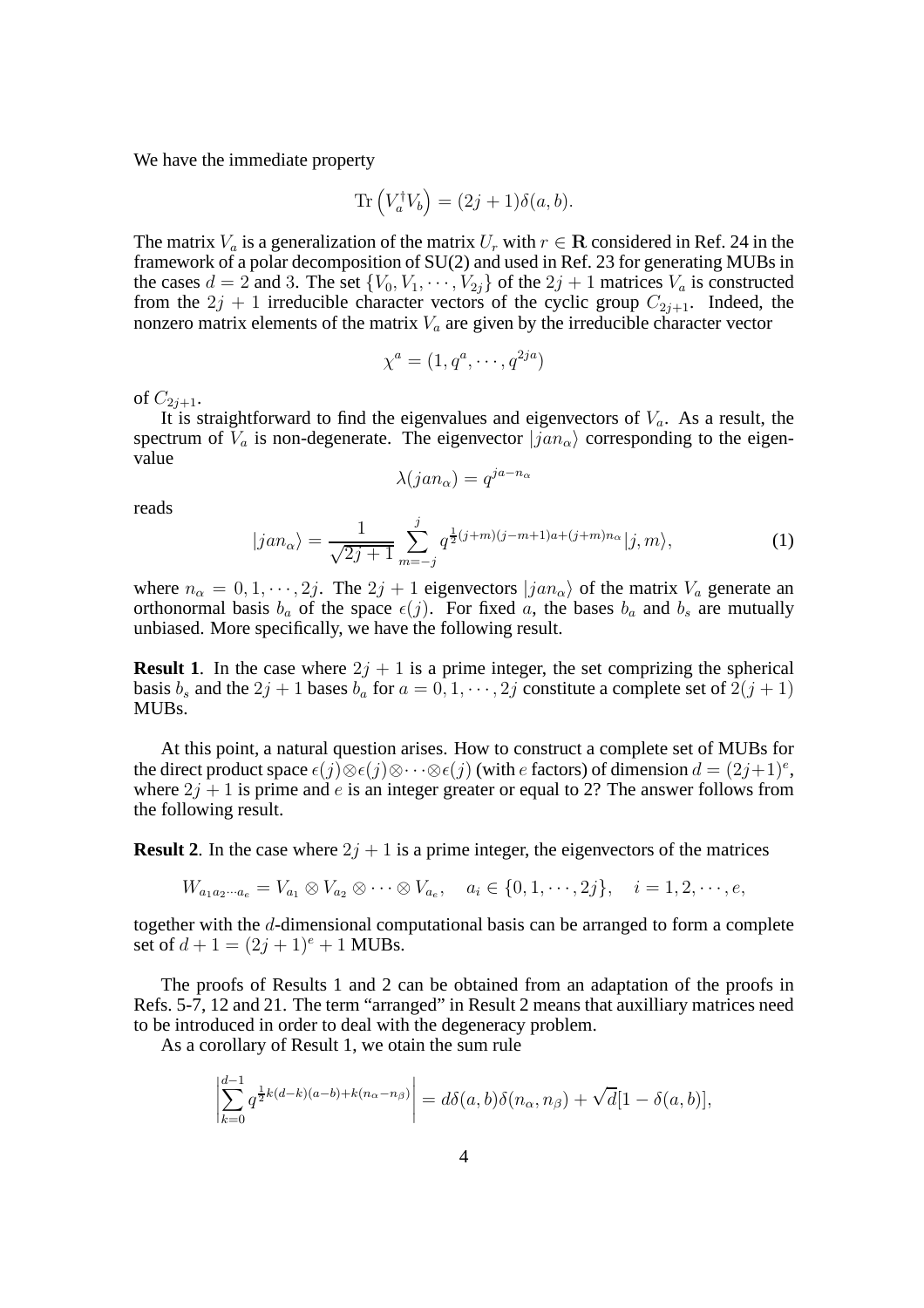with

$$
q = \exp\left(i\frac{2\pi}{d}\right), \quad a, b \in \{0, 1, \cdots, d - 1\}, \quad n_{\alpha}, n_{\beta} \in \{0, 1, \cdots, d - 1\},\
$$

where  $d$  is a prime number.

## **3 Two Related Results**

We would like to outline two Lie-like aspects of our approach.

First, we can find a polar decomposition of the shift operators  $j_+$  and  $j_-\$  of the Lie group SU(2) in terms of the unitary operator  $v_a$  associated to the matrix  $V_a$ . The operator  $v_a$  satisfies

$$
v_a|j,m\rangle = q^{(j-m)a}[1-\delta(m,j)]|j,m+1\rangle + \delta(m,j)|j,-j\rangle
$$

for  $m = j, j - 1, \dots, -j$ . Following Refs. 23 and 24, let us define the Hermitean operator  $h$  through

$$
h|j,m\rangle = \sqrt{(j+m)(j-m+1)}|j,m\rangle.
$$

We can show that the linear operators

$$
j_{+} = hv_{a}, \quad j_{-} = v_{a}^{\dagger}h, \quad j_{z} = \frac{1}{2}(h^{2} - v_{a}^{\dagger}h^{2}v_{a})
$$

have the following action

$$
j_{\pm}|j,m\rangle = q^{\pm(j\mp m + \frac{1}{2}\mp\frac{1}{2})a}\sqrt{(j-m)(j+m+1)}|j,m\pm 1\rangle, \quad j_z|j,m\rangle = m|j,m\rangle \quad (2)
$$

on the standard state vector  $|j, m\rangle$  for  $m = j, j - 1, \dots, -j$ . As a consequence, we get

$$
[j_z, j_{\pm}] = \pm j_{\pm}, \quad [j_+, j_-] = 2j_z.
$$

Hence, the operators  $j_+$ ,  $j_-$  and  $j_z$  span the Lie algebra of SU(2). This result is to be compared with similar results obtained in Refs. 21 and 23-25 without the occurrence of the parameter a. It is to be emphasized that this result holds for any value of  $a$  ( $a =$  $0, 1, \dots, 2j$ ). However, note that the action of  $j_{\pm}$  on  $|j, m\rangle$  depends on a. The Condon and Shortley phase convention used in atomic spectroscopy amounts to take  $a = 0$  in Eq. (2).

Second, the cyclic character of the irreducible representations of  $C_{2i+1}$  renders possible to express  $V_a$  in function of  $V_0$ . In fact, we have

$$
V_a = V_0 Z^a,
$$

where

$$
Z = \text{diag}(1, q, \cdots, q^{2j}).
$$

The matrices  $V_a$  and  $Z$  have an interesting property, namely, they  $q$ -commute in the sense that

$$
V_a Z - q Z V_a = 0.
$$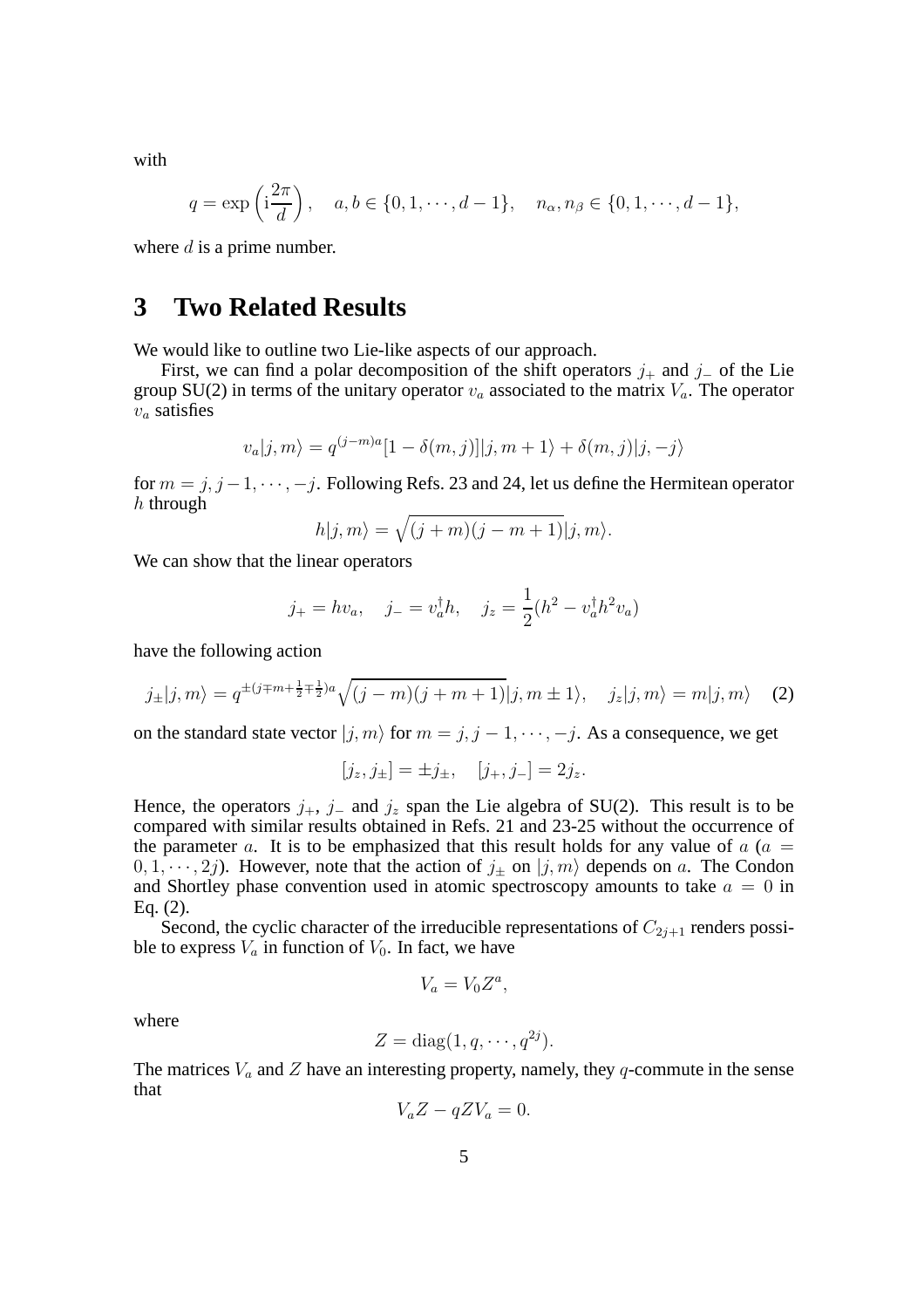By defining

$$
T_m = q^{\frac{1}{2}m_1m_2} V_a^{m_1} Z^{m_2}, \quad m = (m_1, m_2) \in \mathbb{N}^{*2},
$$

we easily obtain the commutator

$$
[T_m, T_n] = 2i \sin \left(\frac{\pi}{2j+1}m \wedge n\right) T_{m+n},
$$

where

$$
m \wedge n = m_1 n_2 - m_2 n_1, \quad m + n = (m_1 + n_1, m_2 + n_2),
$$

so that the linear operators  $T_m$  span the FFZ infinite dimensional Lie algebra introduced by Fairlie, Fletcher and Zachos.<sup>26</sup> The latter result parallels the ones obtained, on one hand, from a study of k-fermions and of the Dirac quantum phase operator through a qdeformation of the harmonic oscillator<sup>27</sup> and, on the other hand, from an investigation of correlation measure for finite quantum systems.<sup>25</sup>

# **4 Closing Remarks**

In the case where  $d = 2j + 1$  is a prime number, Result 1 provides us with a simple mean for generating a complete set of  $d+1$  MUBs from the knowledge of a single matrix, viz., the matrix  $V_a$ . It should be noted that when  $2j + 1$  is not a prime number, Eq. (1) can be used for spanning MUBs as well; however, in that case, it is not possible to generate a complete set of MUBs.

The main interest of our approach relies on the fact that MUBs can be constructed from a simple generic matrix  $V_a$  and yields calculations easily codable on a computer. In addition, the matrix  $V_a$  turns out to be of physical interest and plays an important role in the polar decomposition of SU(2) and for the derivation of the FFZ algebra.

These matters, inherited from a q-deformation approach to symmetry and supersymmetry,<sup>27</sup>,<sup>28</sup> will be developed in a forthcoming paper in a larger context involving MUBs, useful in quantum information, and symmetry adapted bases, useful in molecular physics and quantum chemistry.

### **Acknowledgements**

One of the author (M.R.K.) is grateful to Prof. D. Ellinas for useful correspondence.

### **References**

- [1] P. Delsarte, J.M. Goethals and J.J. Seidel, *Philips Res. Repts.* **30**, 91 (1975).
- [2] I.D. Ivanović, *J. Phys.* **A14**, 3241 (1981).
- [3] W.K. Wootters, *Ann. Phys.* **176**, 1 (1987). W.K. Wootters and B.D. Fields, *Ann. Phys.* **191**, 363 (1989).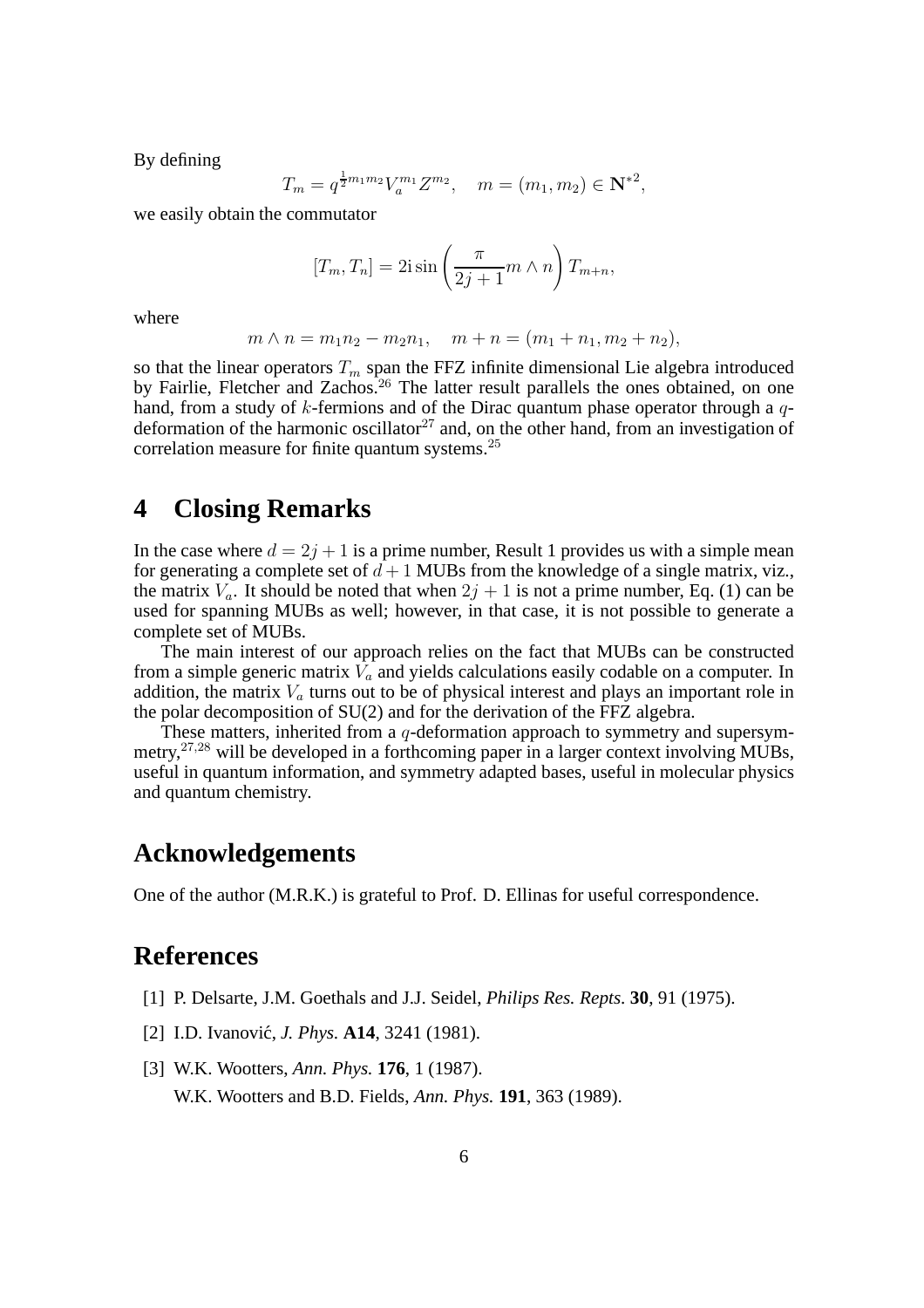K.S. Gibbons, M.J. Hoffman and W.K. Wootters, *Phys. Rev.* **A70**, 062101 (2004). W.K. Wootters, *IBM J. Res. Dev.* **48**, No. 1 (2004).

- [4] A.R. Calderbank, P.J. Cameron, W.M. Kantor and J.J. Seidel, *Proc. London Math. Soc.* **75**, 436 (1997).
- [5] S. Bandyopadhyay, P.O. Boykin, V. Roychowdhury and F. Vatan, *Algorithmica* **34**, 512 (2002).
- [6] J. Lawrence, Č. Brukner and A. Zeilinger, *Phys. Rev.*  $A65$ , 032320 (2002).
- [7] S. Chaturvedi, *Phys. Rev.* **A65**, 044301 (2002).
- [8] A.O. Pittenger and M.H. Rubin, *Linear Alg. Appl.* **390**, 255 (2004); *J. Phys.* **A38**, 6005 (2005).
- [9] A. Klappenecker and M. Rötteler, *Lecture Notes in Computer Science* **2948**, 137 (2004). A. Klappenecker, M. Rötteler, I.E. Shparlinski and A. Winterhof, *J. Math. Phys.* **46**, 082104 (2005).
- [10] T. Durt, *J. Phys.* **A38**, 5267 (2005).
- [11] P. Wocjan and T. Beth, *Quant. Inf. and Comp.* **5**, 93 (2005).
- [12] A.B. Klimov, L.L. S´anchez-Soto and H. de Guise, *J. Phys.* **A38**, 2747 (2005). J.L. Romero, G. Björk, A.B. Klimov and L.L. Sánchez-Soto, *Phys. Rev.* A72, 062310 (2005).
- [13] M. Saniga, M. Planat and H. Rosu, *J. Opt. B: Quantum Semiclass. Opt.* **6**, L19 (2004). M. Saniga and M. Planat, *Chaos, Solitons and Fractals* **26**, 1267 (2005); *J. Phys.* **A39**, 435 (2006).
- [14] M. Planat and H. Rosu, *Eur. Phys. J.* **D36**, 133 (2005). M. Planat, *Int. J. Mod. Phys B* (to appear).
- [15] W.K. Wootters, *Found. Phys.* (to appear).
- [16] C. Archer, *J. Math. Phys.* **46**, 022106 (2005).
- [17] I. Bengtsson, quant-ph/0406174. I. Bengtsson and Å. Ericsson, *Open Sys. & Information Dyn.* **12**, 107 (2005).
- [18] M. Grassl, in: *Proc. ERATO Conf. on Quant. Inf. Science (EQIS 2004)*, ed. J. Gruska (Tokyo, 2005). p. 60.
- [19] M. Planat, H. Rosu, S. Perrine and M. Saniga, *Prog. Theor. Phys.* (to appear).
- [20] P.O. Boykin, M. Sitharam, P.H. Tiep and P. Wocjan, *Phys. Rev.* **A72**, 062310 (2005).